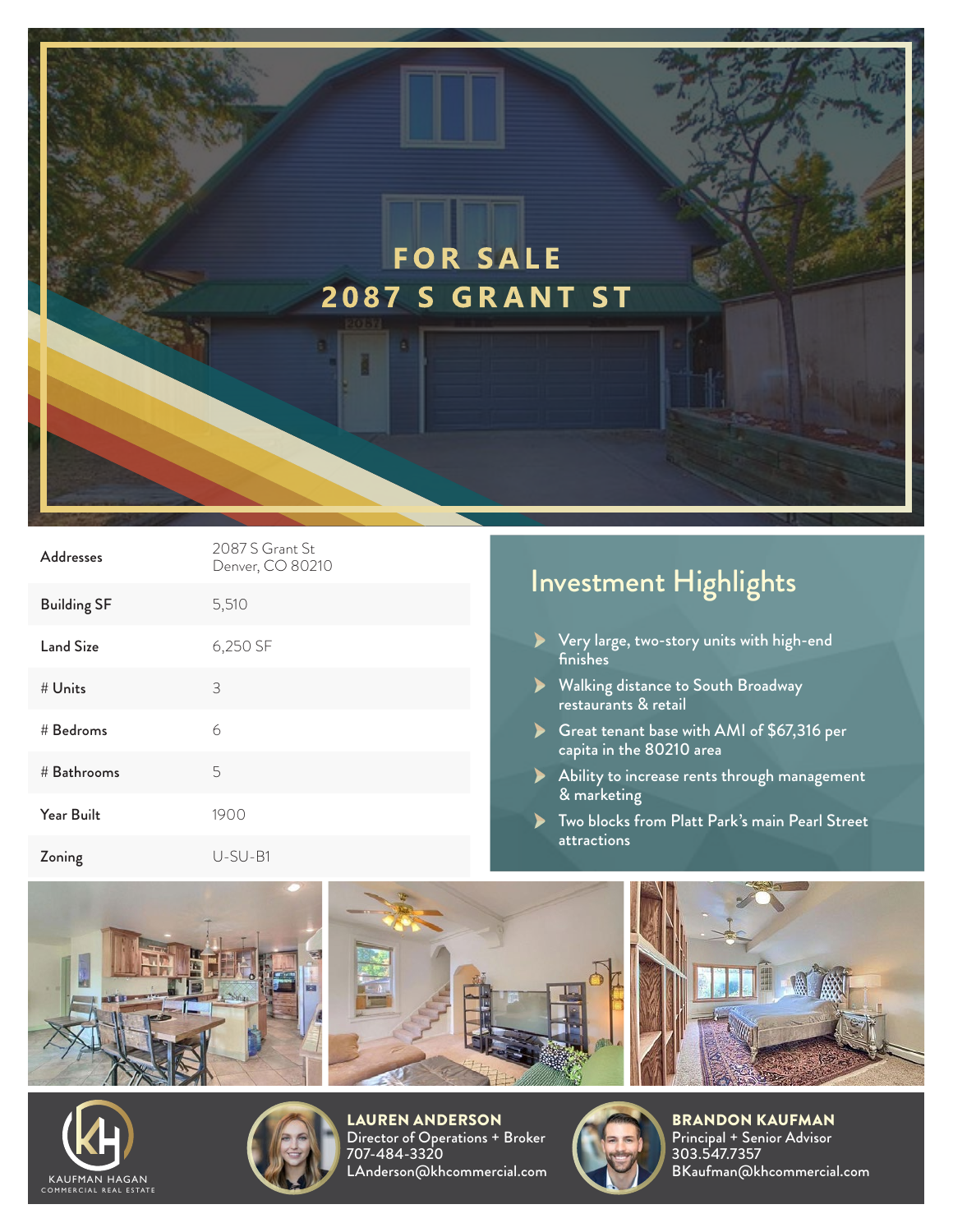## SALES



| #              | <b>ADDRESS</b>               | <b>CITY</b> | <b>PRICE</b> | <b>TOTAL SF</b> | \$/SF | <b>CAP RATE</b>          |
|----------------|------------------------------|-------------|--------------|-----------------|-------|--------------------------|
| Subject        | 2087 Grant St                | Denver      | \$1,190,000  | 5,510           | \$216 | 5.1%                     |
| 1              | 151 S Lincoln Street         | Denver      | \$1,375,000  | 3,500           | \$393 | ٠                        |
| 2              | 1107 N Downing Street        | Denver      | \$1,140,000  | 3,715           | \$307 | 5.4%                     |
| 3              | 1364 N Franklin Street       | Denver      | \$1,120,000  | 3,946           | \$284 | 5.0%                     |
| $\overline{4}$ | 1600 & 1618 & 1622 S Federal | Denver      | \$1,120,000  | 3,313           | \$338 | $\sim$                   |
| 5              | 520 E 1st Avenue             | Denver      | \$1,100,000  | 2,890           | \$381 | 4.6%                     |
| 6              | 1231 N Lafayette Street      | Denver      | \$1,025,000  | 3,600           | \$285 | $\overline{\phantom{a}}$ |
| 7              | 550 S Lincoln Street         | Denver      | \$1,013,500  | 2,475           | \$409 | 5.2%                     |
|                | <b>AVERAGES</b>              |             | \$1,127,643  | 3,348           | \$342 | 5.1%                     |